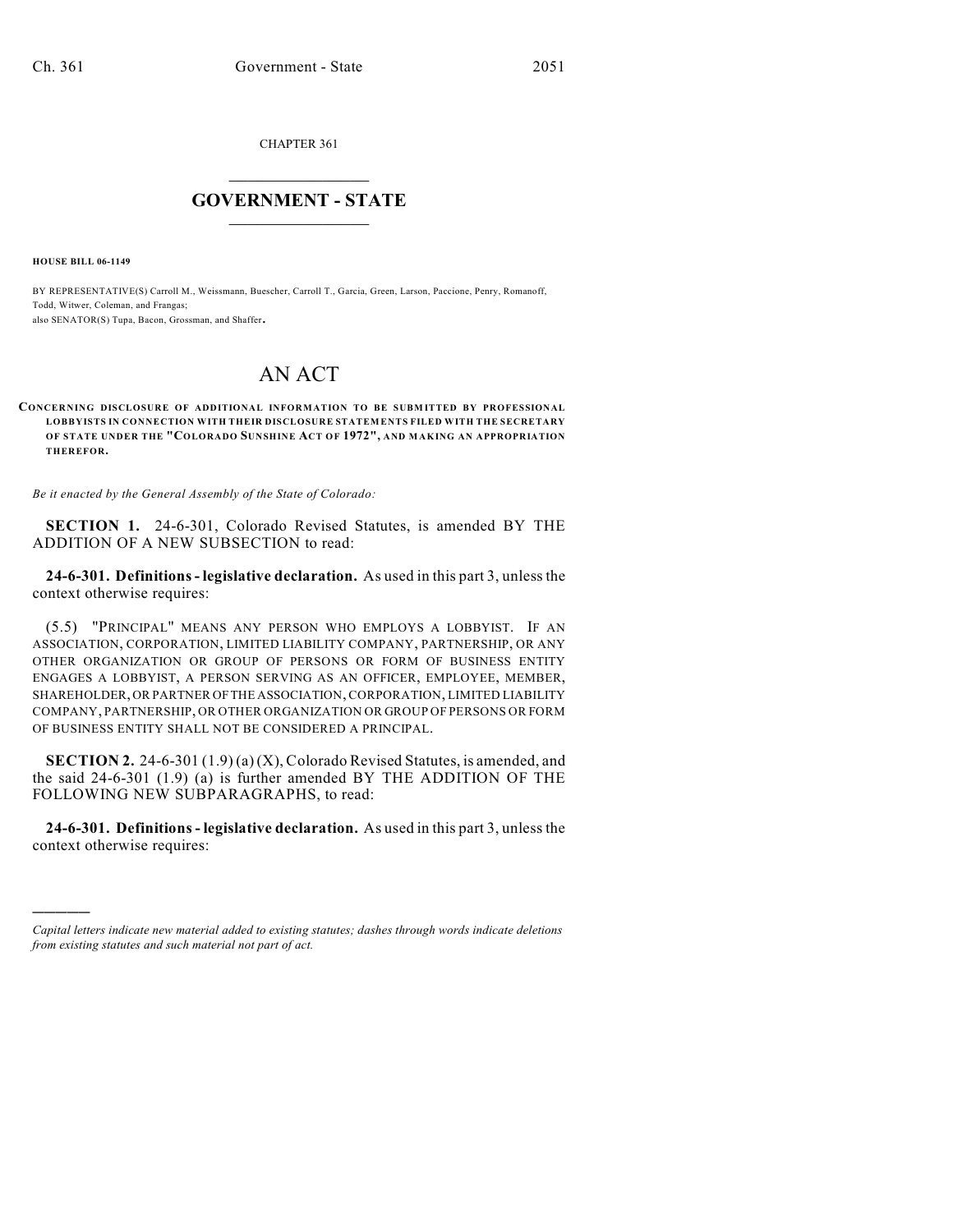## (1.9) (a) "Disclosure statement" means a written statement that contains:

(X) The nature of the legislation, standards, rules, or rates for which the disclosing person is receiving contributions or making expenditures for lobbying and, where known, the specific legislation, standards, rules, or rates. IN THE CASE OF SPECIFIC LEGISLATION, DISCLOSURE SHALL INCLUDE, DURING A REGULAR OR SPECIAL SESSION OF THE GENERAL ASSEMBLY, THE BILL NUMBER OF THE LEGISLATION, AND WHETHER THE DISCLOSING PERSON'S PRINCIPAL IS SUPPORTING, OPPOSING, AMENDING, OR MONITORING THE LEGISLATION IDENTIFIED AS OF THE TIME A DISCLOSURE STATEMENT IS REQUIRED TO BE FILED PURSUANT TO SECTION 24-6-302 (3), AFTER THE DISCLOSING PERSON IS RETAINED TO ADVOCATE OR MONITOR IN CONNECTION WITH THE LEGISLATION. THE DISCLOSURE STATEMENT SHALL SPECIFY THAT THE DISCLOSING PERSON'S REPRESENTATION IS ACCURATE AS OF THE DATE OF DISCLOSURE ONLY AND THAT SUCH REPRESENTATION IS NOT BINDING ON THE DISCLOSING PERSON AFTER SUCH DATE AND IS SUBJECT TO CHANGE SUBSEQUENT TO SUCH DATE AND PRIOR TO THE TIME THE NEXT DISCLOSURE STATEMENT IS DUE. IF A DISCLOSURE STATEMENT FROM A DISCLOSING PERSON DURING A REGULAR OR SPECIAL SESSION OF THE GENERAL ASSEMBLY FAILS TO SHOW ANY BILL NUMBERS OR NATURE OF THE LEGISLATION, AS APPLICABLE, THE DISCLOSING PERSON SHALL BE REQUIRED TO MAKE AN AFFIRMATIVE STATEMENT THAT HE OR SHE WAS NOT RETAINED IN CONNECTION WITH ANY LEGISLATION. NOTHING IN THIS SUBPARAGRAPH (X) SHALL REQUIRE ANY ADDITIONAL DISCLOSURE ON THE PART OF A DISCLOSING PERSON BEFORE THE NEXT APPLICABLE REPORTING DEADLINE PURSUANT TO SECTION 24-6-302 (3). FOR PURPOSES OF THIS SUBPARAGRAPH (X), "LEGISLATION" MEANS THE PROCESS OF MAKING OR ENACTING LAW IN WRITTEN FORM IN THE FORM OF CODES, STATUTES, OR RULES.

(XI) IF THE DISCLOSING PERSON'S PRINCIPAL IS AN INDIVIDUAL, THE NAME AND ADDRESS OF THE INDIVIDUAL AND A DESCRIPTION OF THE BUSINESS ACTIVITY IN WHICH THE INDIVIDUAL IS ENGAGED. IF THE DISCLOSING PERSON'S PRINCIPAL IS A BUSINESS ENTITY, A DESCRIPTION OF THE BUSINESS ENTITY IN WHICH THE PRINCIPAL IS ENGAGED AND THE NAME OR NAMES OF THE ENTITY'S CHIEF EXECUTIVE OFFICER OR PARTNERS, AS APPLICABLE. IF THE DISCLOSING PERSON'S PRINCIPAL IS AN INDUSTRY, TRADE, ORGANIZATION OR GROUP OF PERSONS, OR PROFESSIONAL ASSOCIATION, A DESCRIPTION OF THE INDUSTRY, TRADE, ORGANIZATION OR GROUP OF PERSONS, OR PROFESSION THAT THE DISCLOSING PERSON REPRESENTS.

(XII) A STATEMENT DETAILING ANY DIRECT BUSINESS ASSOCIATION OF THE DISCLOSING PERSON IN ANY PENDING LEGISLATION, MEASURE, OR QUESTION. FOR PURPOSES OF THIS SUBPARAGRAPH (XIII), A "DIRECT BUSINESS ASSOCIATION" MEANS THAT, IN CONNECTION WITH A PENDING BILL, MEASURE, OR QUESTION, THE PASSAGE OR FAILURE OF THE BILL, MEASURE, OR QUESTION WILL RESULT IN THE DISCLOSING PERSON DERIVING A DIRECT FINANCIAL OR PECUNIARY BENEFIT THAT IS GREATER THAN ANY SUCH BENEFIT DERIVED BY OR SHARED BY OTHER PERSONS IN THE DISCLOSING PERSON'S PROFESSION, OCCUPATION, OR INDUSTRY. A DISCLOSING PERSON SHALL NOT BE DEEMED TO HAVE A DIRECT PERSONAL RELATIONSHIP IN A PENDING BILL, MEASURE, OR QUESTION WHERE SUCH INTEREST ARISES FROM A BILL, MEASURE, OR QUESTION THAT AFFECTS THE ENTIRE MEMBERSHIP OF A CLASS TO WHICH THE DISCLOSING PERSON BELONGS.

**SECTION 3. Appropriation.** In addition to any other appropriation, there is